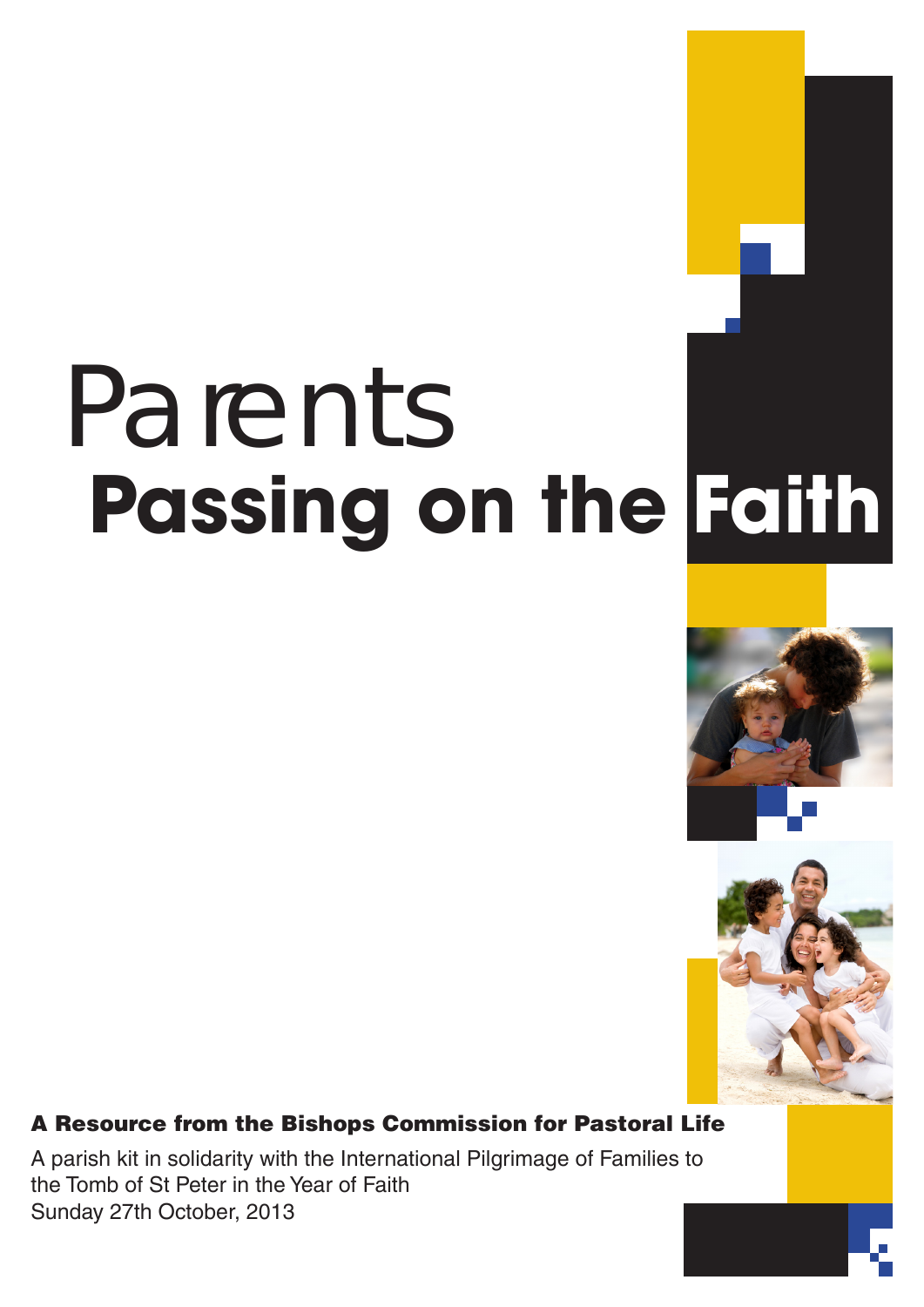#### In a nutshell

**International Pilgrimage of Families to the Tomb of St Peter in the Year of Faith October 27th 2013 What:**

An international gathering of families with Pope Francis as part of celebration of the Year of Faith

#### **Where:**

- In St Peter's Basilica
- Also celebrated in parishes throughout the world.

#### **Theme:**

Role of Parents in Transmission of Faith in the Family

#### **Australian strategy:**

- Affirm parents for their irreplaceable role in passing on the faith
- Provide simple suggestions for everyday situations
- Encourage further reflection on this vital topic
- Encourage a sense of joy in the gift of faith
- Pray for families
- Build a sense of solidarity with the Universal Church

#### **This kit contains:**

- A reproducible leaflet: 'Parents Passing on the Faith'
- Bulletin clip material
- Liturgy suggestions
- Homily notes

#### Thank you for celebrating the gifts of faith and family.



### A Letter to Parish Personnel

#### Dear Friends,

This parish kit is presented as a resource to encourage 'Parents Passing on the Faith' in the family. It is designed for Sunday October 27th 2013, in solidarity with the 'International Pilgrimage of Families to the Tomb of Peter', led by Pope Francis as part of the Year of Faith.

However, the material could be used on any other Sunday appropriate for your parish.

The kit includes:

- A leaflet which can be easily copied and handed out at mass;
- Bulletin clips;
- Homily and liturgy notes for the 30th Sunday in Ordinary Time, Year C;

This material can also be downloaded from the website of the Australian Catholic Marriage & Family Council (www.acmfc.org.au)

The Year of Faith helps to remind us of the joys and challenges in developing our own faith and passing it on to others. These materials focus particularly on the role of parents in passing on the faith to the home.

I strongly encourage you to use the enclosed materials on October 27 as part of our world-wide celebration.

Thank you for your ongoing support for parents and families,

In Christ,

Bishop Michael Kennedy Family Delegate, Bishops Commission for Pastoral Life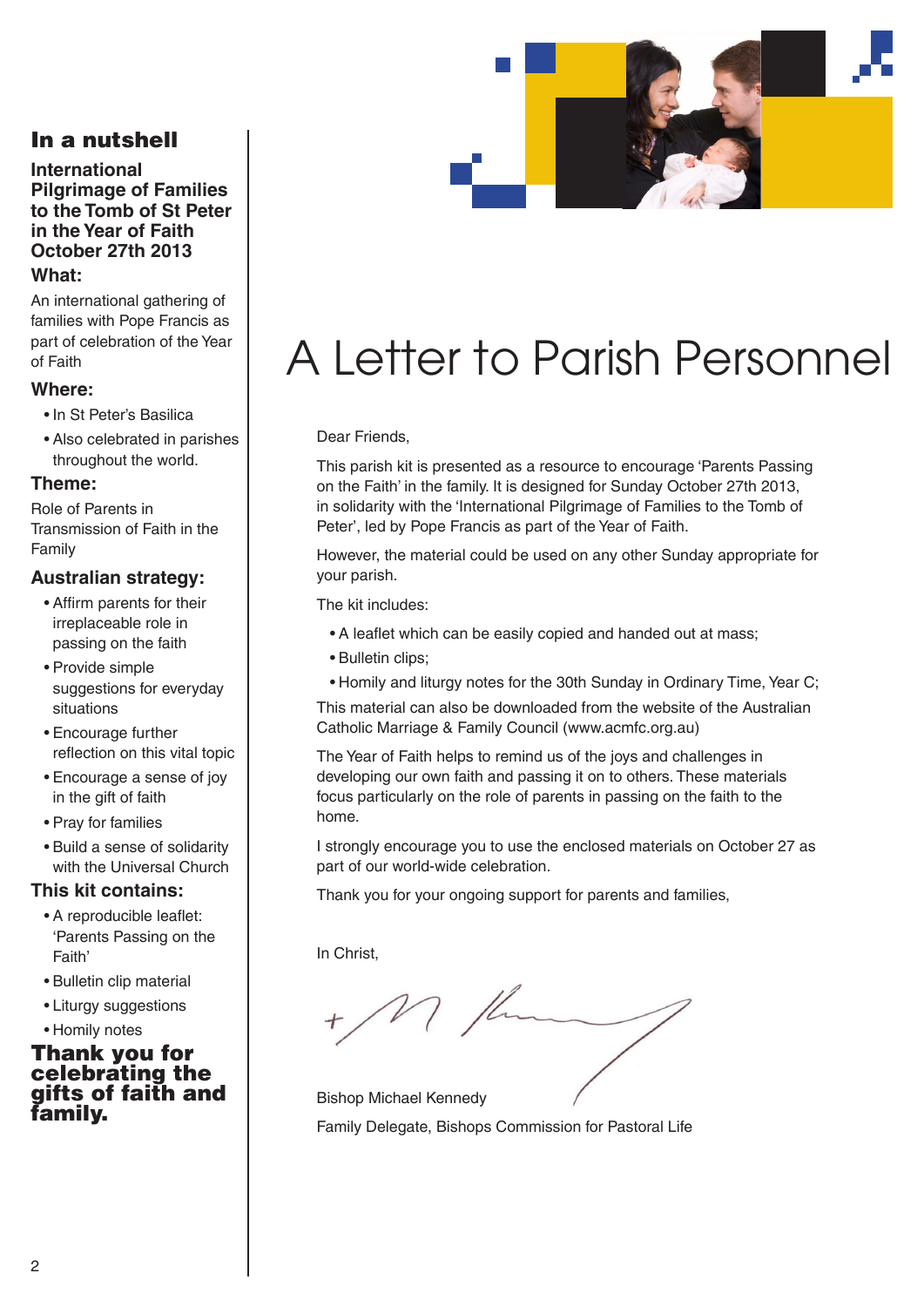## How to use this kit

#### The basics:

1.Photocopy the handout 'Parents Passing on the Faith' and distribute at Sunday Mass on 27th October (Thirtieth Sunday in Ordinary Time).

2.Consult liturgy notes for this day.

a a s

- 3.Consider adding clipboard items in the bulletin on that **Sunday**
- 4.Distribute the handout to parents of children preparing for Sacraments (any year).

### Bulletin Clipboard



As we celebrate Mass today, thousands of families are gathering around Pope Francis in St Peter's in the culmination of a 'Pilgrimage of Families to the Tomb of St Peter in Rome. It is part of the celebration of the Year of Faith. Let's pray for all families that they may be ever more effective places where the faith is passed on.

#### The Transmission of the Faith in the Family

Parents are the first educators in faith for their children. In today's Mass we recognize the great care and concern of all parents for their children. Let's pray for all families that they may be ever more effective places where the faith is passed on. Take home the handout 'Parents Passing on the Faith', available in the parish today.

#### The Transmission of the Faith in the Family

As we celebrate Mass today, thousands of families are gathering around Pope Francis as part of an international pilgrimage to the Tomb of St Peter.

As part of the Year of Faith, today we particularly acknowledge the role of parents in the transmission of the faith in the family.

Let's join in solidarity with all those on pilgrimage to Rome praying for all families. Take home the handout 'Passing on the Faith', available in the parish today.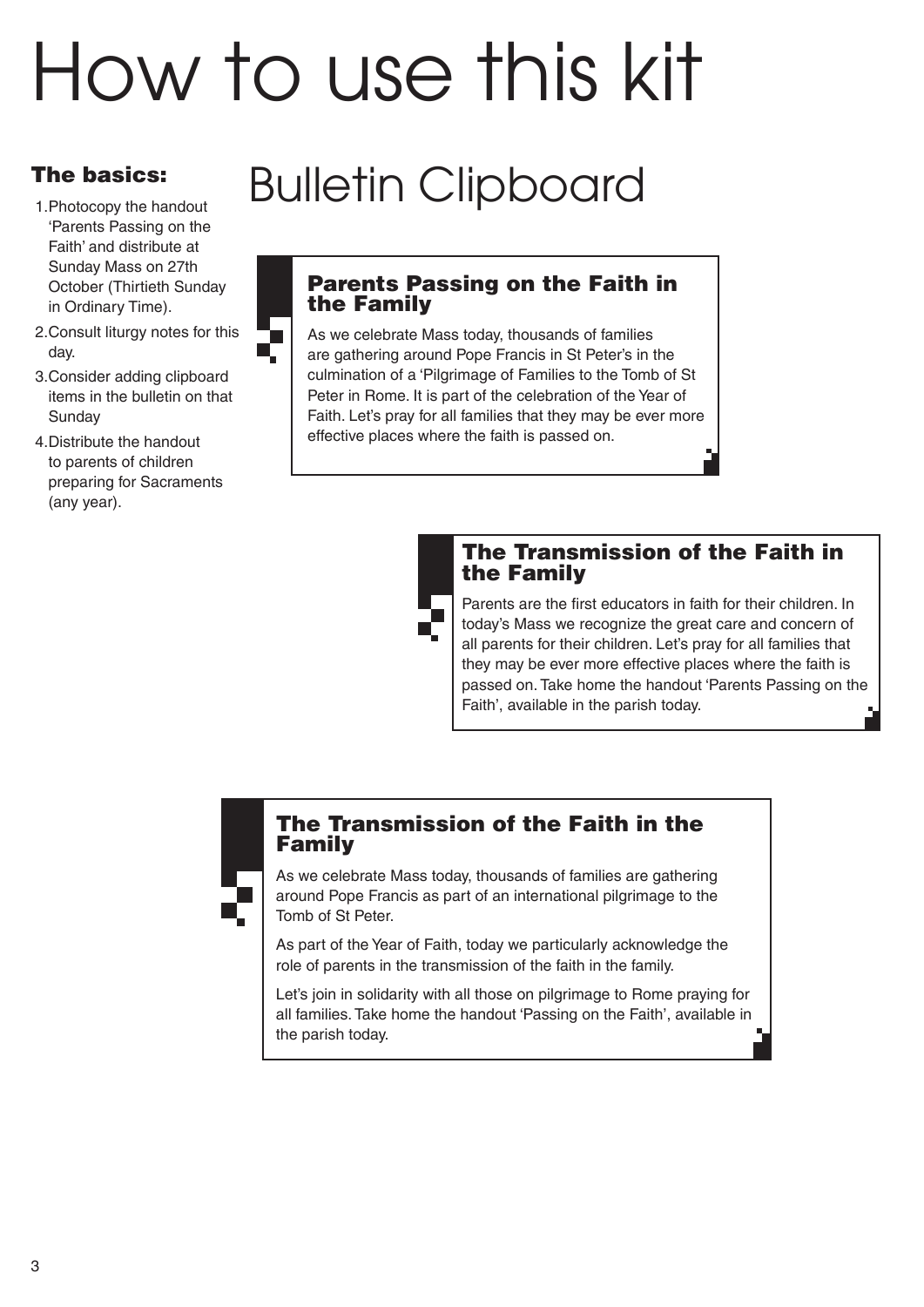## Liturgy Notes

### Introduction

In our celebration today, we rejoice in God's two-fold gifts of faith and family.

Most of us received our faith through our families, especially from our parents. And it is in the day to day events of family life that we develop and most live out our faith.

#### Penitential Rite

We come to the Father through Jesus, so as members of his body, the Church, we pray:

Lord, you show your love in the caring of our family members. Lord, have mercy.

Lord, you make us members of your faith family. Christ have mercy.

Lord, you call us to share your love and your message of forgiveness with those closest to us. Lord, have mercy

#### Prayers of the Faithful

Introduction: As adopted children of the Father, with confidence let us express our deepest needs.

#### **Intercessions:**

- We pray for Pope Francis as he gathers with families from around the world at the Tomb of St Peter in Rome today. May he continue to provide wise and loving leadership.
- We pray that government and community leaders may provide justice for all families, especially those with special needs.
- We pray for those who experience hurt in their families, that they may be comforted and not lose heart.
- We pray that we may find ways to show our appreciation of our family members and that we may recognise the presence of Jesus in our relationships.
- We pray for all families may they be places where the faith can be shared and encouraged.
- We pray for those who are facing illness and severe stress – especially among members of our parish families.
- We pray for the faithful departed, especially those of our parish family.

### Conclusion:

God of love, you gave us families in which we can grow up to experience love and to mature in faith. May we learn to support our family members so that we can continue to grow in faith. Amen.

#### Introduction to the Lord's Prayer

Jesus called his Father 'Abba'. In the same intimate way, let us pray to the Father of all families using his words:

#### Final Blessing

May your relationships with your families be marked by appreciation and love. Amen.

May your faith in Jesus be your source of strength in times of weakness. Amen.

And may the blessing of the Father, the Son, and the Holy Spirit be upon you and your families forever. Amen.